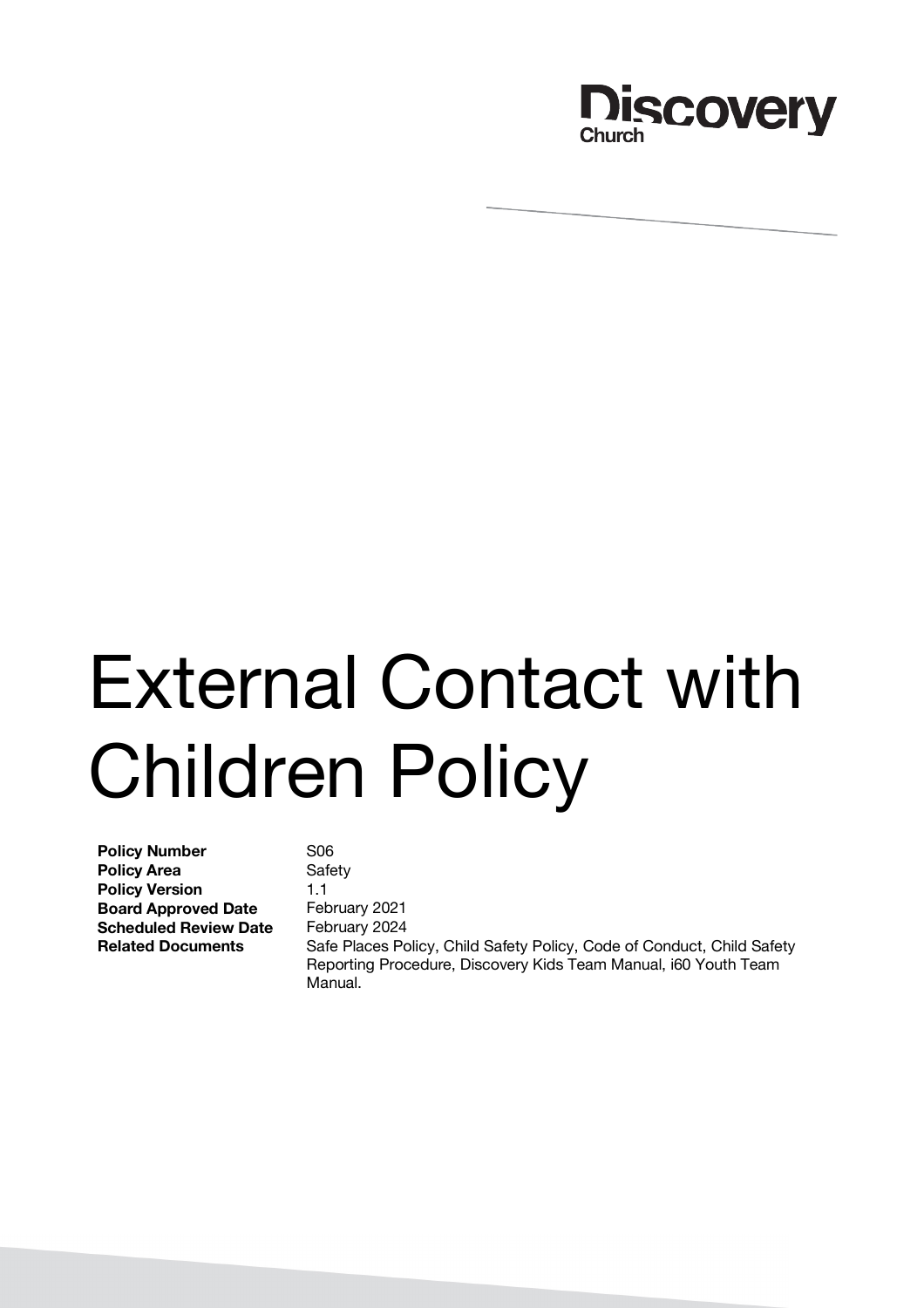# **PURPOSE**

The purpose of this policy is to outline Discovery Church's expectations in relation to contact between Discovery Church representatives and children when it extends outside of organised ministry events and the designated times for such events. This policy aims to provide a clear set of expectations that encourage healthy, appropriate and safe relationships with the children we interact with.

## **SCOPE**

This policy applies to all Discovery Church representatives, defined as:

- **Staff** including employees, consultants and contractors.
- **Volunteers** including leaders, interns, ministry team members, lifegroup hosts and event-based volunteers.
- **Staff & Volunteers of Related Entities** including those of Treasure Corner Op Shop and Discovery Community Care.
- **Elders** (governing body).

## **DEFINITIONS**

**Child:** any person under 18 years of age. This includes those also referred to as a young person.

• Children that turn 18 while involved in Discovery Church's youth ministry activities will be treated in the same way that children are within this policy until they exit the youth ministry. While this recognises they are still participants within the youth ministry, it does not exempt them from any legal obligations they hold as adults.

**Relationship Formed Outside Ministry:** when a representative has a relationship with a child and/or their family formed through a connection other than their ministry role, such as in the case of a child being a family member or family friend.

**Electronic Contact:** any communication by electronic or digital means, including but not limited to phone, email, social media, gaming, online platforms or applications.

**Ministry Event:** any formal event or structured activity that is approved or otherwise endorsed by church staff. This includes but is not limited to in-person services, online services, lifegroup activities, team meetings and community-based activities run by our related entities.

**Ministry Purposes**: any activity conducted for the purpose of ministry or within the scope of ministry. It extends beyond ministry events to include ministry related communications (event details, planning, logistics, etc.), pastoral care, mentoring, faith-related conversations and general encouragement as it relates to a person's involvement with the church.

## **CONTACT WITHIN MINISTRY EVENTS**

Contact with children is expected within the course of Discovery Church ministry events, including on-site, off-site and online events. The *Child Safety Policy* and *Code of Conduct* outline the measures in place to protect children within all our activities. Contact is naturally significantly higher within our children's and youth ministries and the *Discovery Kids Team Manual* and the *i60 Youth Team Manual* outline the additional measures in place within these ministries.

Discovery Church also has four 'golden rules' that guide interactions with children across all ministry areas:

- **Two-adults:** there must be at least two adults present when engaging with children.
- **Ask for permission:** ensure permissions are gained from relevant pastors and parents/guardians.
- **Keep appropriate boundaries:** in accordance with policies, procedures and the Code of Conduct.
- **Always report concerns:** concerns must be reported to a Child Safety Officer.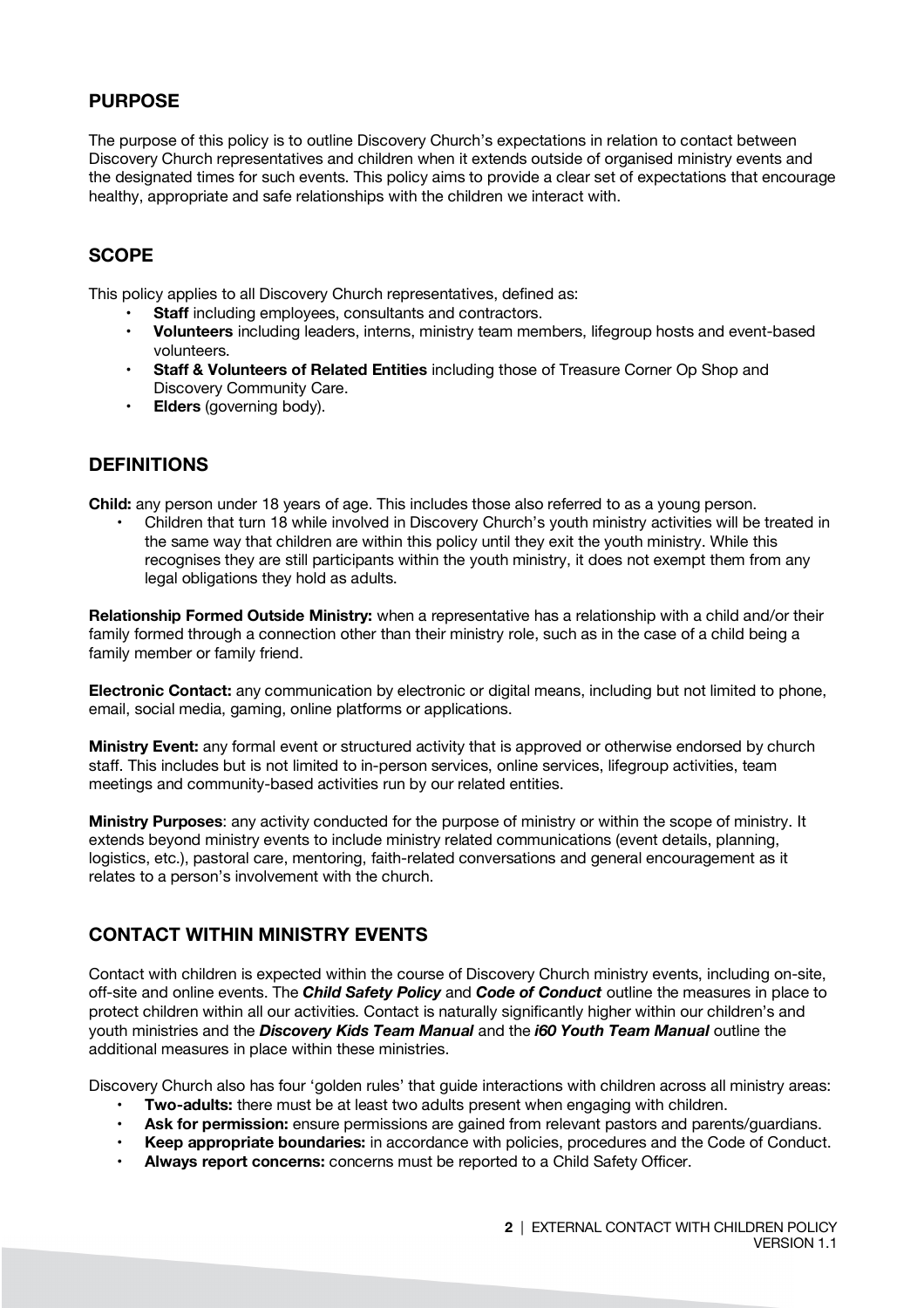The same expectations of the above-mentioned policies and 'golden rules' apply when representatives are engaging with children immediately before and/or after ministry events, such as in the foyer, playground or carpark. In these situations, parents/guardians are responsible for the care and supervision of their children and representatives should not assume responsibility for caring for children in these times. Children and especially younger children, should not be unsupervised in church buildings or on church properties, particularly in areas where other adults are not present.

The same expectations also apply during any off-site events, such as lifegroups meeting in homes, and online events. Children may be present within these environments and the same approach we take to keeping children safe must apply.

# **A NOTE ON RELATIONSHIPS FORMED OUTSIDE OF MINISTRY**

Discovery Church recognises that certain representatives may have relationships with children and/or their families that extend outside of the representative-to-child relationship formed in a ministry context. These relationships include:

- Family members (immediate and extended).
- Pre-existing relationships (formed prior to the representative-to-child relationship).
- Relationships formed via other connections (such as family friendships).

Where relationships outside of ministry exist or are formed, it is recognised that representatives will have contact with children outside of ministry events and different expectations will apply. To ensure that such relationships remain transparent and accountable, representatives must:

- **Inform their relevant pastor/department head** at the time of their role application (in their application form or during interviews/induction) or as they arise of such relationships and these will be noted by the pastor/department head.
- **Ensure there is parent/guardian permission** when spending time with a child outside of ministry events, as would be expected in any relationship involving an adult and child.
- **Maintain the expectations of policies**, including the Child Safety Policy, Code of Conduct and any departmental guidelines to the best of their ability during any contact with children.

It is important to note that in the context of relationships formed outside of ministry, the representative will always hold positional power over the child and it is the responsibility of the representative to maintain appropriate boundaries at all times. The representative-to-child dynamic exists outside of ministry contexts and can never be entirely removed; it is therefore critical that representatives always seek to be as transparent and accountable as possible.

If unsure about anything, representatives should seek guidance from the relevant pastor, department head or a Child Safety Officer.

# **CONTACT OUTSIDE OF MINISTRY EVENTS**

The majority of contact with children should occur within ministry events, however, it is sometimes necessary for contact to take place outside of ministry events and this can include in-person contact and electronic contact (calling, texting or online communications). Where this contact is necessary, there are several key guidelines outlined below.

| <b>Purpose</b>    | Contact with children outside of ministry events should be for ministry purposes -<br>ministry related communications, pastoral care, mentoring, faith-related conversations or<br>general encouragement. |
|-------------------|-----------------------------------------------------------------------------------------------------------------------------------------------------------------------------------------------------------|
| <b>Permission</b> | Pastors/department heads and parents/guardians must give permission for contact with<br>children outside of ministry events and should be aware of when and how this contact is<br>taking place.          |
| <b>Policy</b>     | All of the expectations of the Child Safe Policy, Code of Conduct and departmental<br>guidelines apply to contact with children outside of ministry events.                                               |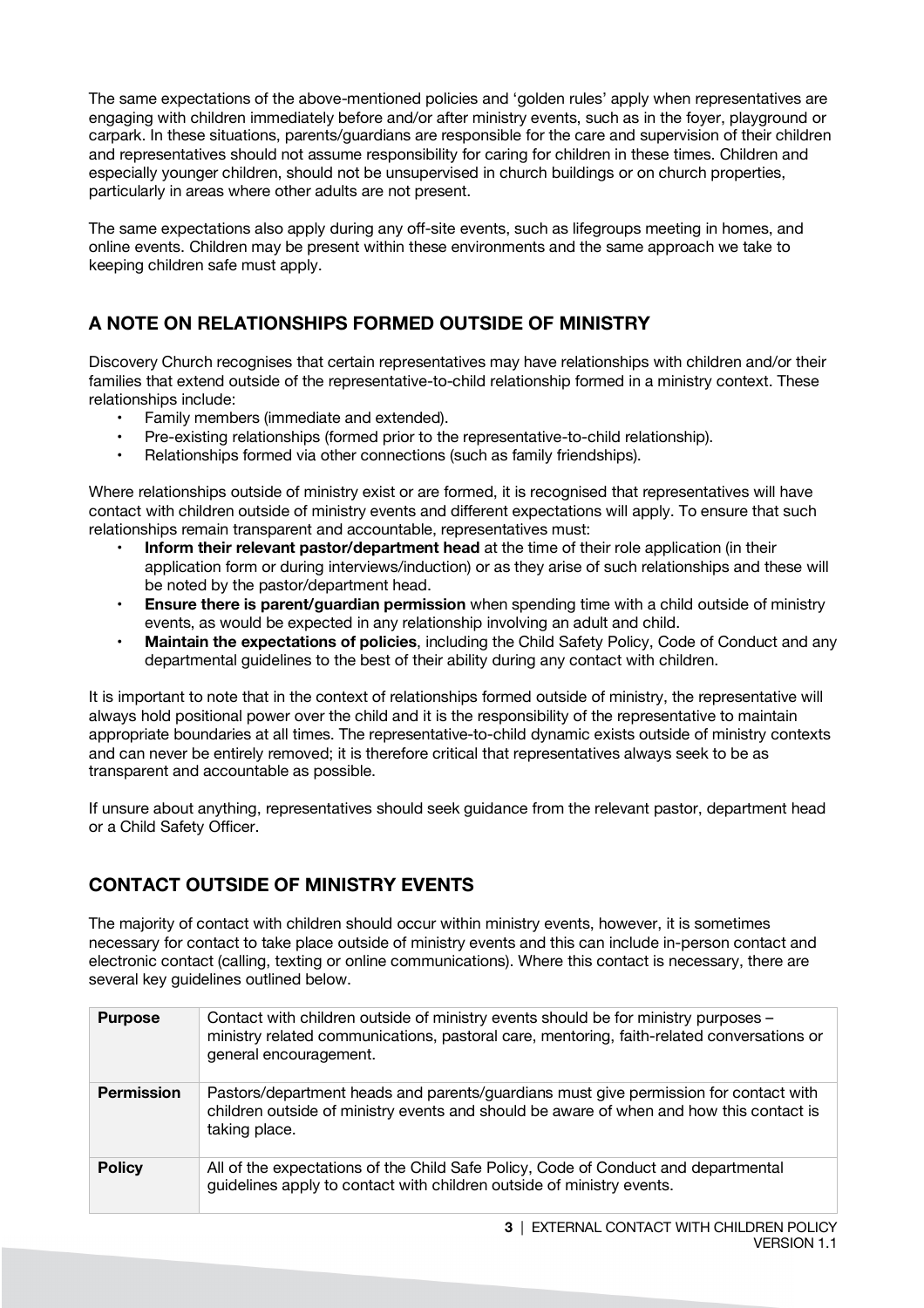#### **NEWBORN TO PRIMARY SCHOOL AGES / ~0-12 YEARS**

#### **DISCOVERY KIDS**

#### **In-Person Contact**

In-person contact with children outside of ministry events is not permitted, unless it is in the context of contact with the child's family.

#### **Electronic Contact**

Electronic contact with children outside of ministry events is not permitted and all such communication must be through parents/guardians.

#### **HIGH SCHOOL AGES / ~13-18 YEARS**

#### **i60 YOUTH1**

Only certain representatives are permitted to contact children outside of ministry events, which are:

- Kids and Youth Pastors.
- Key Team Members.
- i60 Lifegroup Leaders (permitted to contact their Lifegroup members only).

Kids and Youth Pastors may give permission for additional pastors or leaders to contact children from time to time where this is necessary for specified ministry purposes. Where such permission is necessary, it must be given before contact takes place and only for the specified purpose. All other representatives must not contact children outside of ministry events.

If a child initiates contact outside of ministry events with a non-approved representative, the representative should contact the relevant pastor or lifegroup leader (if the child is part of a lifegroup) to refer the situation to them, or include those leaders in the conversation.

#### **In-Person Contact**

In-person contact outside of ministry events is permitted for approved representatives, subject to the following:

- Permission has been gained from the relevant pastor/department head for each in-person contact.
- Permission has been gained from the parents/guardians for each in-person contact.
- Leaders should generally only meet with children of the same gender.
- For children in years 7-9, two adult leaders are present at all times.
- For children in years 10-12, one leader may meet with one child if they remain in a public place, either the child's home in view of a parent/guardian (no bedrooms or behind closed doors) or in a public café or restaurant (e.g. McDonalds). The leader cannot drive a child there unaccompanied; they must meet there.
- A record of the meeting is made in Fluro including the date, time, location, who was present and a brief summary of the interaction. If this cannot be completed for some reason, the details must be sent to the relevant pastor/department head within 24 hours of the contact.

#### **Electronic Contact**

 $\overline{a}$ 

Electronic contact outside of ministry activities is permitted for approved representatives, subject to the following:

- Permission has been gained from the relevant pastor/department head (usually at the start of their role).
- Permission has been gained from the parents/guardians (using a Permission for External Contact Form $^2$ ).

 $1$  This section applies to any leaders under the age of 18, such as apprentice leaders, whom would fall within this age bracket irrespective of their involvement with i60 Youth.

 $^2$  Permission for external contact is gained during enrolment into i60 Youth. Parents/guardians can permit this initially or at an age when they are comfortable for such contact to take place with their child. Pastors or leaders can check that this in place in Fluro or by checking with the Kids or Youth Pastor if unsure. It is not necessary to gain this for every time electronic contact takes place.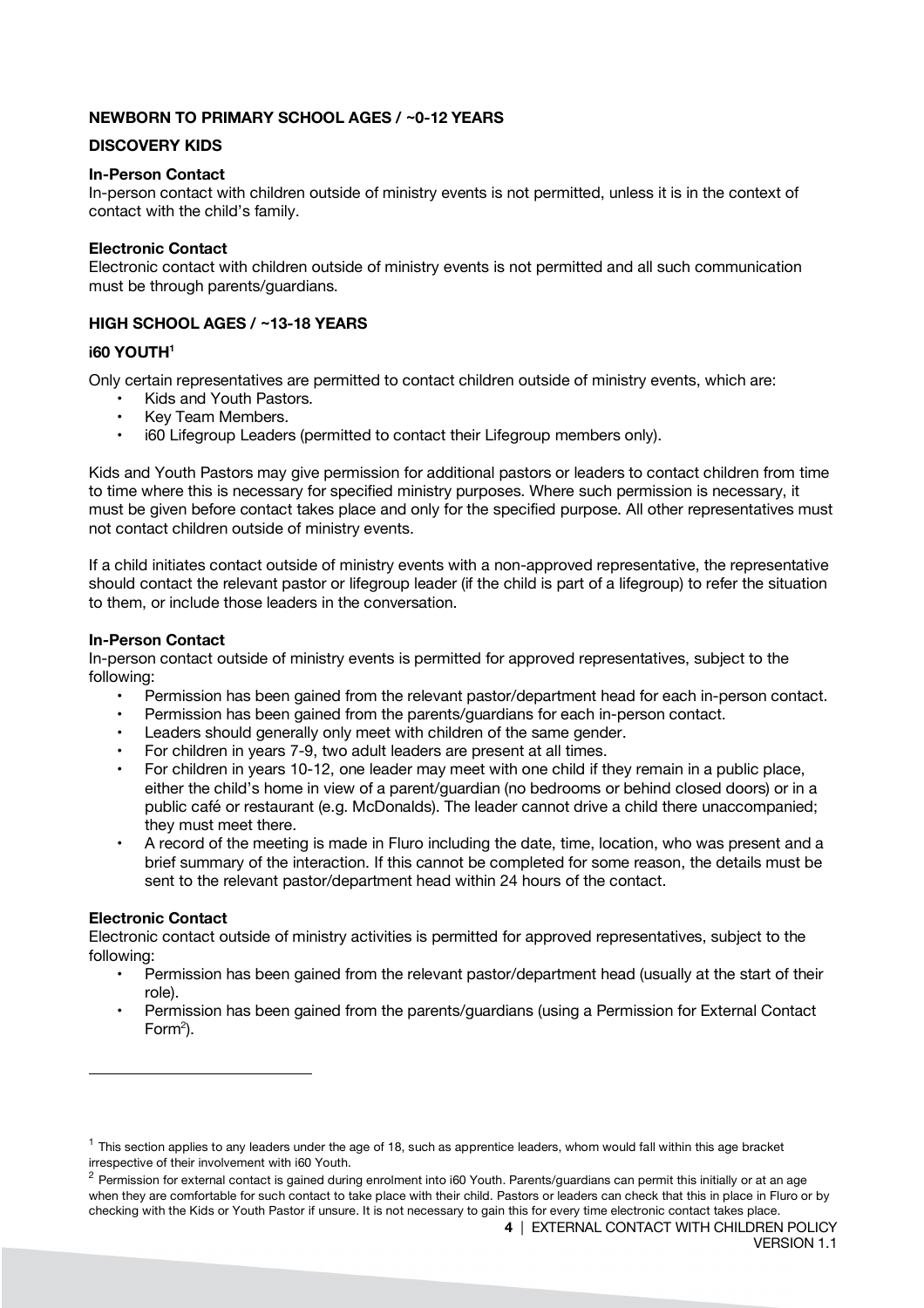- Group communications are used wherever possible and always considered before any one-on-one conversations. This is achieved by using group text messages, group chats or through a closed group page, and including the i60 accountability profile<sup>3</sup>.
- One-on-one conversations are avoided, either by including another leader, a pastor or the i60 accountability profile or moving the conversation to another format (such as a meeting with the lifegroup leaders). If a one-on-one pastoral care conversation is necessary, then a phone call is preferable. When a one-on-one conversation arises beyond simple logistical communications (e.g. "running 10 minutes late"), leaders must inform the relevant pastor (see last dot point).
- Contact with opposite genders is avoided, unless it relates to a mixed gender activity and the communication occurs through a group forum with leaders of both genders included.
- Video calls are not permitted, unless in a group context.
- Contact is before 9pm, or within an hour of an organised youth event finishing, unless it is an emergency situation and if so, the relevant pastor should be notified as soon as possible.
- Records of electronic contact are kept as far as possible, which means not using platforms that have no record (e.g. Snapchat) and not intentionally deleting communications.
- Communications never seek to hide an identity or represent the sender as someone else.
- A record must be made in Fluro of any conversations that are in-depth or of a pastoral care nature including the date, time, platform/technology used, who was present and a brief summary of the interaction. If this cannot be completed for some reason, the details must be sent to the relevant pastor within 24 hours of the contact.

A high level of caution must be used whenever communicating with children online. Leaders must always maintain appropriate boundaries, be transparent and be accountable for what they communicate, through both the words and images they use as they may be perceived differently by those who view it. All leaders must be willing to engage in a conversation with a pastor if any concerns are raised.

Permission to contact children can be revoked by pastors, department head or parents/guardians at any stage. Where this occurs, all contact from representatives to children must immediately cease. Parents/guardians can revoke their consent by contacting the relevant department pastor or a Child Safety Officer.

#### **Mentoring**

 $\overline{a}$ 

Mentoring relationships are subject to the same expectations outlined above regarding in-person and electronic contact. If the mentor is not a person approved to have contact with children outside of ministry activities, they must obtain specific approval from the relevant pastor. All other expectations apply.

#### **YEAR 12 AGE / ~17-18 YEARS**

#### **YOUNG ADULTS TRANSITION**

During the transition period from i60 to Young Adults, it may be necessary for contact to occur with Year 12 students outside of ministry events.

Young Adult leaders are permitted to contact Year 12 students in relation to Young Adult ministry events, so long as there is approval from the Youth Pastor and Young Adults Pastor and communication is directed through the relevant leaders (e.g. Year 12 Lifegroup Leaders or the dedicated transition leaders).

While contact with children outside of ministry events and purposes is generally not permitted (see *Social Contact* section), there are some exceptions to this in the case of Year 12 students in recognition of the transition to the Young Adults community that occurs during this year. Representatives must exercise a high level of wisdom around inviting Year 12 students to any non-ministry activities, taking into consideration the age and appropriateness of such activities. There is a level of nuance in this; for example, inviting several Year 12 students to a young adult's house after a church service might be appropriate, whereas inviting Year 12 students to spend time with an adult without other young adults present is inappropriate. If a representative is ever unsure, they must seek guidance from a pastor first.

 $3$  The i60 accountability profile is a dedicated social media profile used to promote accountability in online communications where a private or one-on-one conversation may be necessary. The profile is managed by the Youth Pastor and is only accessed in the event of a concern being raised; it is otherwise not used to monitor conversations.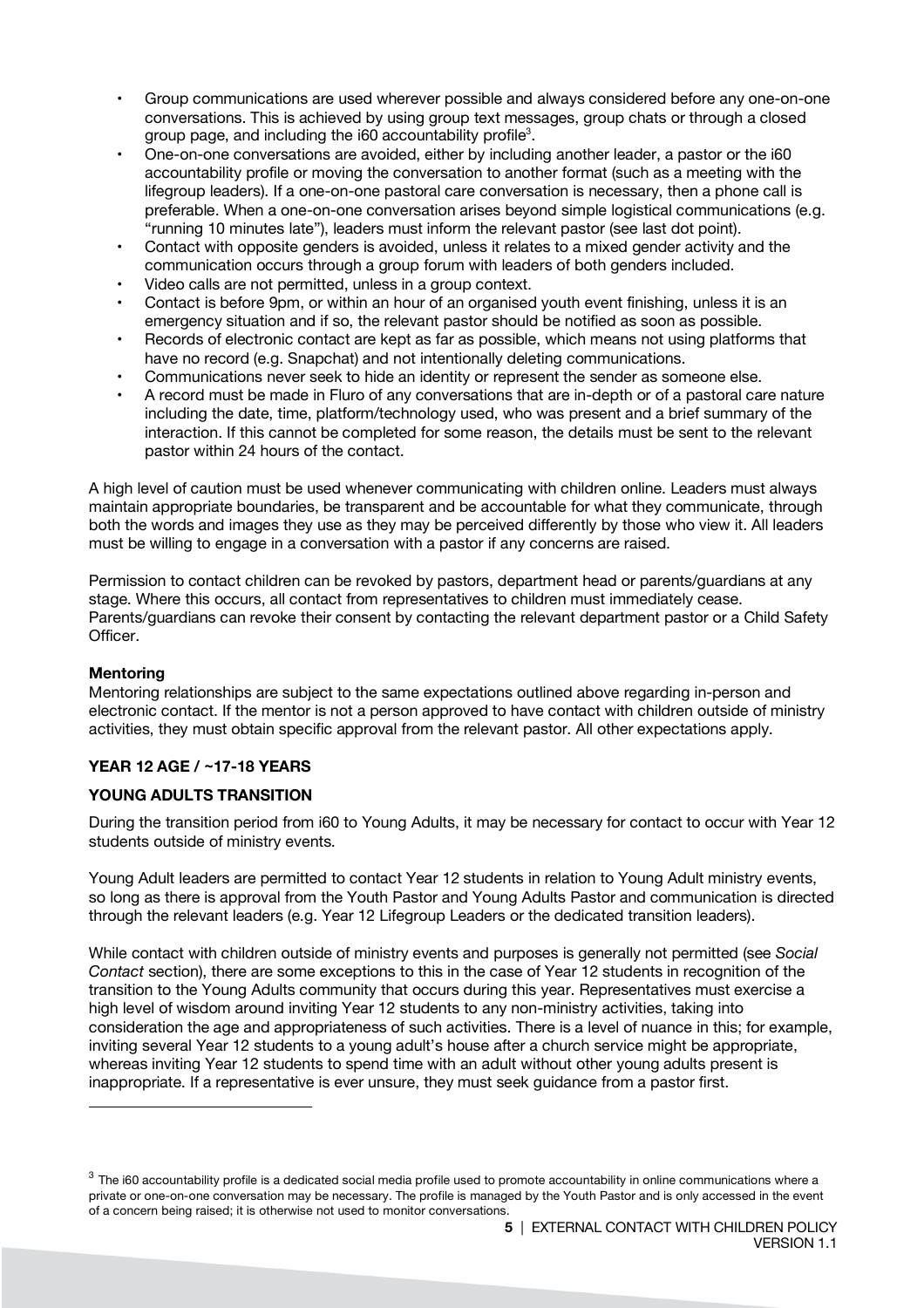Year 12 students are not permitted to join the Young Adults Facebook page until they exit the youth ministry (end of Year 12).

## **SOCIAL MEDIA4**

Only certain representatives are permitted to friend/follow children on social media<sup>5</sup> and only for ministry purposes, which are:

- Kids or Youth Pastors.
- i60 Lifegroup Leaders (permitted to connect with their Lifegroup members only).

All other Discovery Church representatives must not initiate or accept friend/follow requests with children. In the case of public pages/accounts, a child can follow an adult but the adult cannot follow them back or utilise any direct chat functions with the child. All representatives must never friend/follow a child that is under the required age limit for a social media platform (e.g. Facebook and Instagram are 13).

Any closed groups or pages set up for ministry purposes (e.g. Lifegroups or Service Teams), must involve at least two leaders and a pastor or the i60 social media accountability profile. All communication within these groups should be public.

All representatives, and especially those permitted to engage with children via social media, should consider the appropriateness of the content they produce and engage with on their social media accounts, being aware of the influence this has on children and/or other members of the church community.

## **SOCIAL CONTACT**

There is an inherent power dynamic that exists between representatives and children that extends outside of ministry contexts. For this reason, social contact – contact that extends beyond ministry events and purposes – is generally not permitted between representatives and children.

In the case of public events or celebrations (parties, weddings, graduations, school events, etc.), it is reasonable to expect that representatives and children will be present together. In such contexts, representatives should always be mindful of the positional power they hold and uphold appropriate boundaries.

In the case of inviting children to events or celebrations, it may be considered appropriate for representatives to invite Year 12 students, children they lead or their own children's friends to such events. Representatives should exercise a high level of caution around this, thinking through the appropriateness of the event for the age group, and for any children below Year 12 age, ensuring parent/guardian permission is in place and informing the relevant pastor of such scenarios. If an event may involve alcohol consumption, the consumption of this must be responsible and parents/guardians must be informed of this prior to giving permission regardless of children's ages.

## **TRANSPORT**

l

In certain circumstances, the transportation of children to or from ministry events may be necessary and suitable Discovery Church representatives may be asked to assist, subject to the following:

• Permission has been granted from the relevant pastor/department head.

<sup>4</sup> As outlined in the *Relationships Formed Outside of Ministry* section, there are different expectations in the case of relationships formed outside of ministry that would apply to this and the following three sections.<br> $5$  Any representatives that cease to be representatives, due to concluding in their role or being asked to step down from their role,

must unfriend/unfollow children on social media platforms at the conclusion of their role.